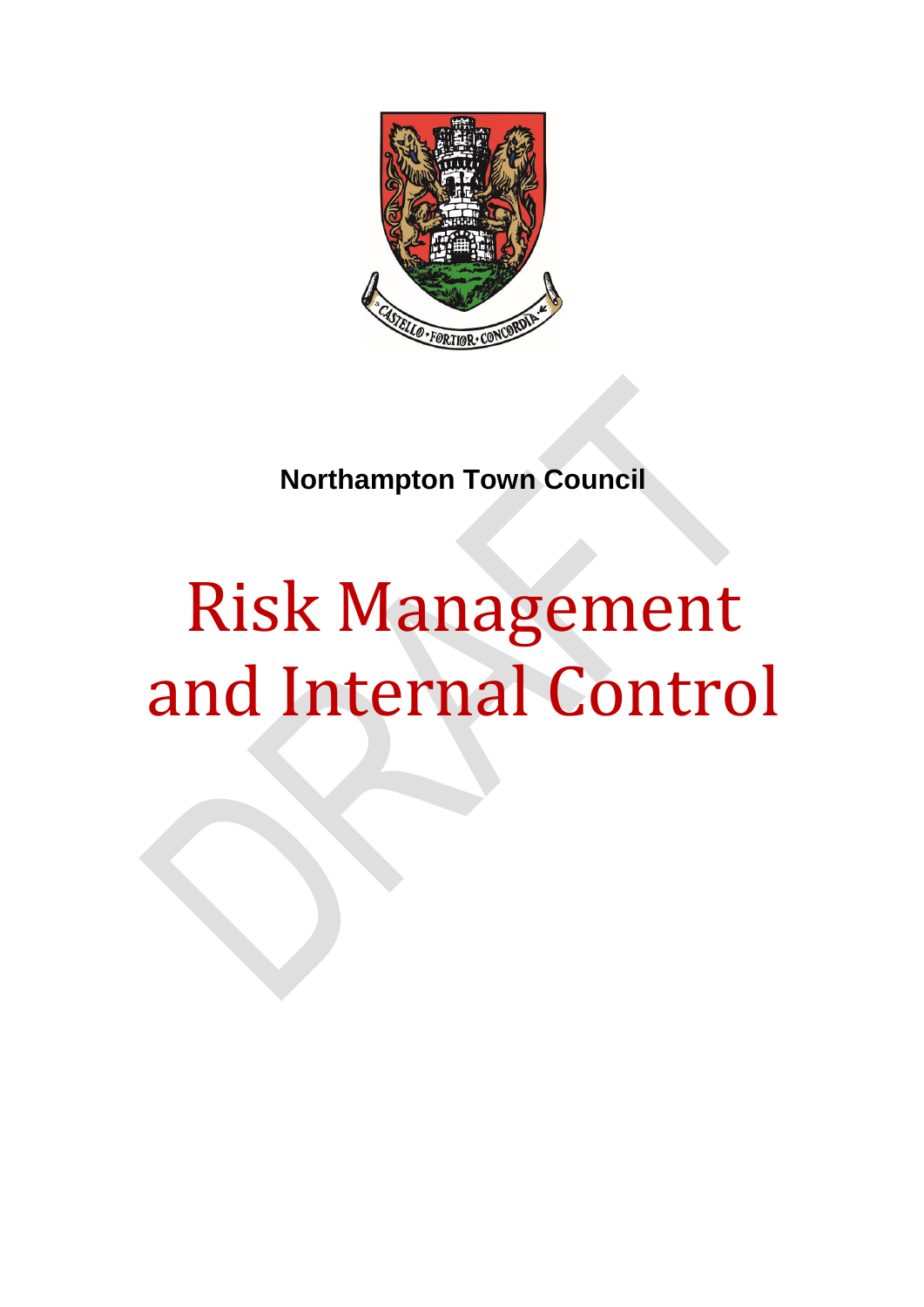# **CONTENTS:**

| 1.   |                                                                                 |
|------|---------------------------------------------------------------------------------|
| 2.   |                                                                                 |
| 3.   |                                                                                 |
| 4.   |                                                                                 |
| 5.   |                                                                                 |
| 6.   |                                                                                 |
| 7.   |                                                                                 |
| 8.   |                                                                                 |
| 9.   |                                                                                 |
| 10.  |                                                                                 |
| 11.  |                                                                                 |
| 12.  |                                                                                 |
| 13.  |                                                                                 |
| 14.  |                                                                                 |
| i.   |                                                                                 |
| ii.  |                                                                                 |
| iii. |                                                                                 |
| iv.  |                                                                                 |
| v.   |                                                                                 |
| 15.  |                                                                                 |
| i.   |                                                                                 |
| ii.  | <b>BUDGET HOLDERS - HAVE DELEGATED AUTHORITY FROM THE TOWN CLERK &amp; RFO8</b> |
| iii. |                                                                                 |
| iv.  |                                                                                 |
| 16.  |                                                                                 |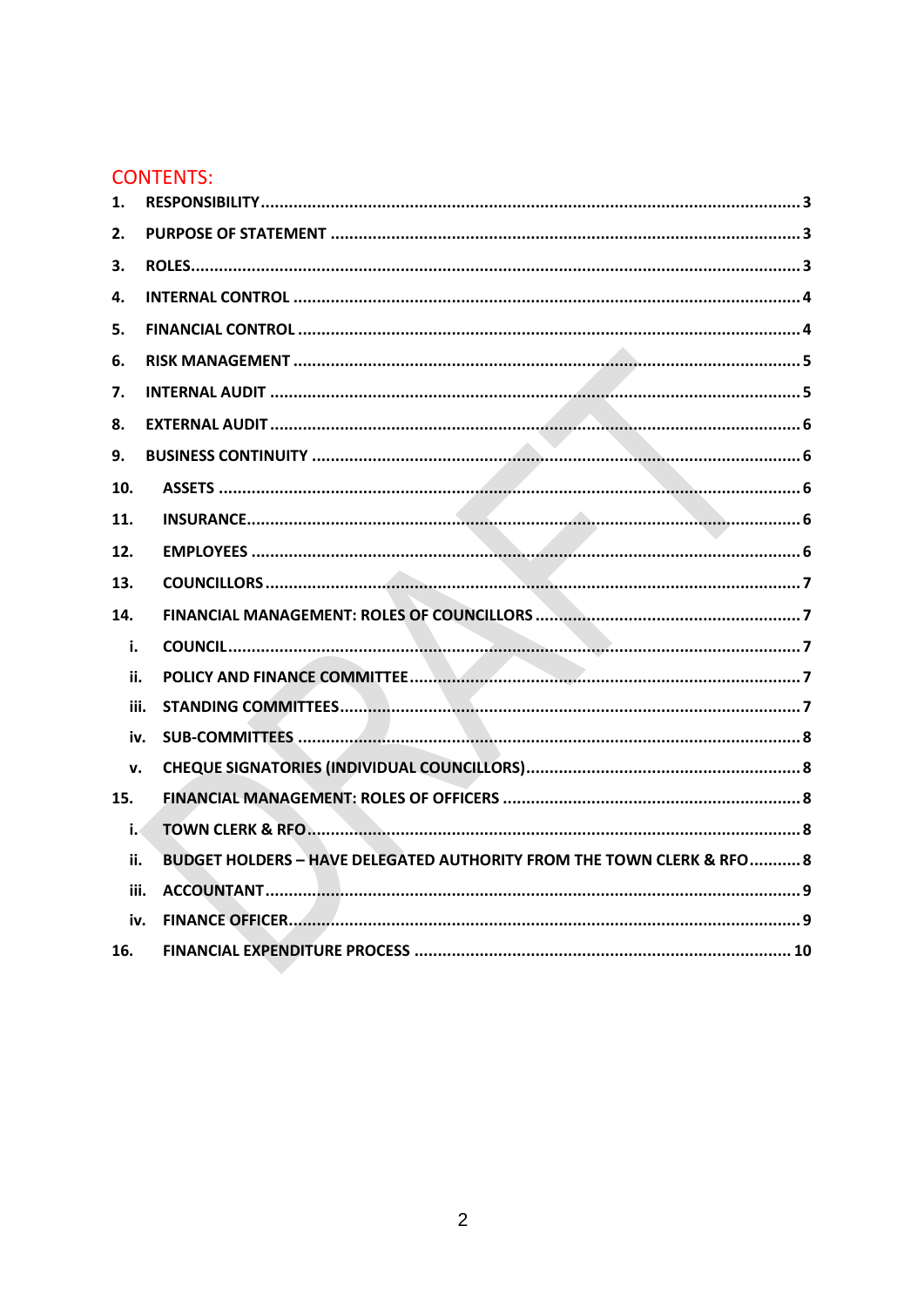# <span id="page-2-0"></span>1. RESPONSIBILITY

The Accounts and Audit Regulations 2015 require Councils to have a sound system of internal control which:

- a) Facilitates the effective exercise of its functions and the achievement of its aims and objectives
- b) Ensures that the financial and operational management of the authority is effective and
- c) Includes effective arrangements for the management of risk.

Councils are also required to undertake an effective internal audit, to evaluate the effectiveness of its risk management, control and governance processes, taking into account public sector internal auditing standards or guidance.

Each financial year, an authority must conduct a review of the effectiveness of its system of internal control, prior to completion of the annual governance statement.

This requirement is reflected in the Town Council's Financial Regulations at 1.6.

## <span id="page-2-1"></span>2. PURPOSE OF STATEMENT

The purpose of the Risk Management and Internal Control Statement is to evidence that risks are being managed to a reasonable level. It cannot provide an absolute assurance of effectiveness but through its ongoing review, will identify and prioritise potential risks and the measures required to minimise these. Risks may be strategic, operational, financial or in respect of compliance.

The Town Council's policy on risk management is as follows:

*Northampton Town Council recognises that it has a responsibility to manage risks effectively in order to protect its employees, assets, liabilities and community against potential losses, to minimise uncertainty in achieving its aims and to maximise opportunities to achieve its vision and objectives.* 

The Risk Management and Internal Control Statement will be reviewed annually by the Town Council's Policy and Finance Committee.

## <span id="page-2-2"></span>3. ROLES

Risk management is embedded in the day to day culture and operation of the Town Council and as such, responsibility rests with all those who have a key role within the Council. The primary role of elected Members is in setting both budget and policy, such that day to day operational decisions may be made by the Town Clerk and his staff.

**COUNCIL** – to ensure compliance with Town Council policies and legislative responsibilities and to set the annual budget.

**COMMITTEES** - (all Committees, with an overarching responsibility sitting with the Policy and Finance Committee) – to set policy, to scrutinise and approve proposed expenditure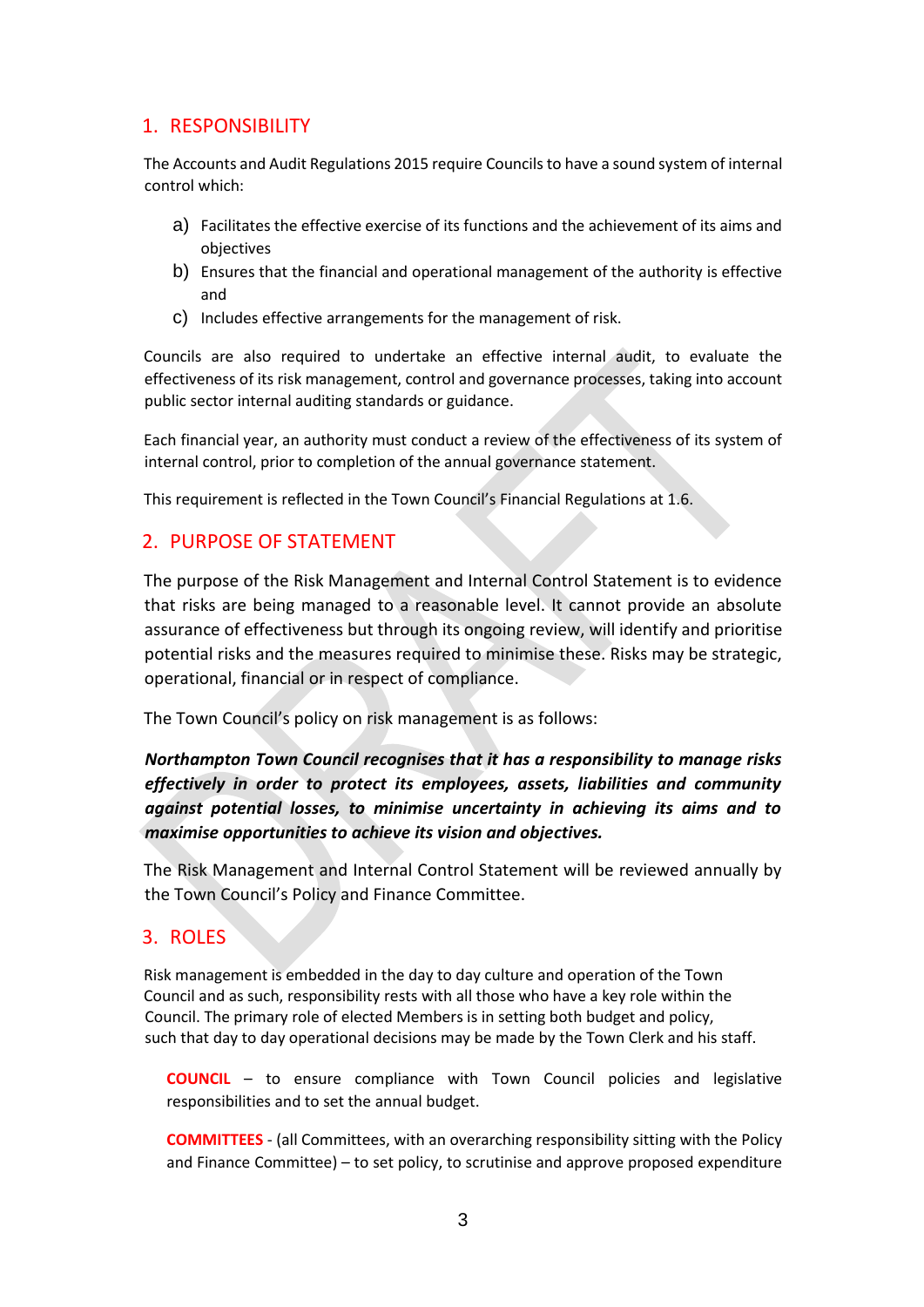beyond delegated limits, to monitor budgets, to assess risks and to make decisions accordingly.

**BANK SIGNATORIES** – to review proposed expenditure.

**TOWN CLERK AND RESPONSIBLE FINANCIAL OFFICER** – to provide advice to Council/Committees on matters of compliance, to oversee budgetary planning and control, to ensure compliance with policies and legislative requirements, to authorise expenditure in accordance with Financial Regulations.

**HEADS OF SERVICE AND BUDGET HOLDERS** – to ensure best value, to authorise expenditure within agreed budget lines and parameters, to ensure policies and procedures are followed.

**ALL EMPLOYEES** – to comply with Council-wide policies including health and safety, data protection, financial regulations and standing orders.

#### <span id="page-3-0"></span>4. INTERNAL CONTROL

Internal control is the range of policies, procedures and other arrangements designed to safeguard the assets of the Town Council and to reduce the potential for losses through fraud or error.

As a Parish Council, the Town Council has no constitution as such but its two key governing documents are its Standing Orders and Financial Regulations. These documents are primarily based on the model issued by the National Association of Local Councils and are reviewed annually.

A suite of other policies and procedures cover operational matters in terms of staffing, budgetary control, expenditure approvals, health and safety, data protection and risk management.

## <span id="page-3-1"></span>5. FINANCIAL CONTROL

A significant number of policies and procedures govern the financial arrangements of the Town Council, as set out in the Financial Regulations. Policies are reviewed and endorsed by Council and implemented by Officers.

In setting the annual revenue budget, standing Committees and Full Council have a responsibility to review, evaluate and approve budget recommendations. In approving the final budget, authorisation is given for expenditure according to the constraints and procedures set out in Financial Regulations.

As a larger Town Council, it is essential that authority be delegated to a number of functions in order to ensure operational effectiveness on a day to day basis. The **attached** diagrams provide an overview of the different roles and responsibilities of all involved, from Full Council to Committee to cheque signatories and to a number of officers.

The Town Clerk is also appointed Responsible Financial Officer and is supported in this role by the Finance Officer and Finance Assistant.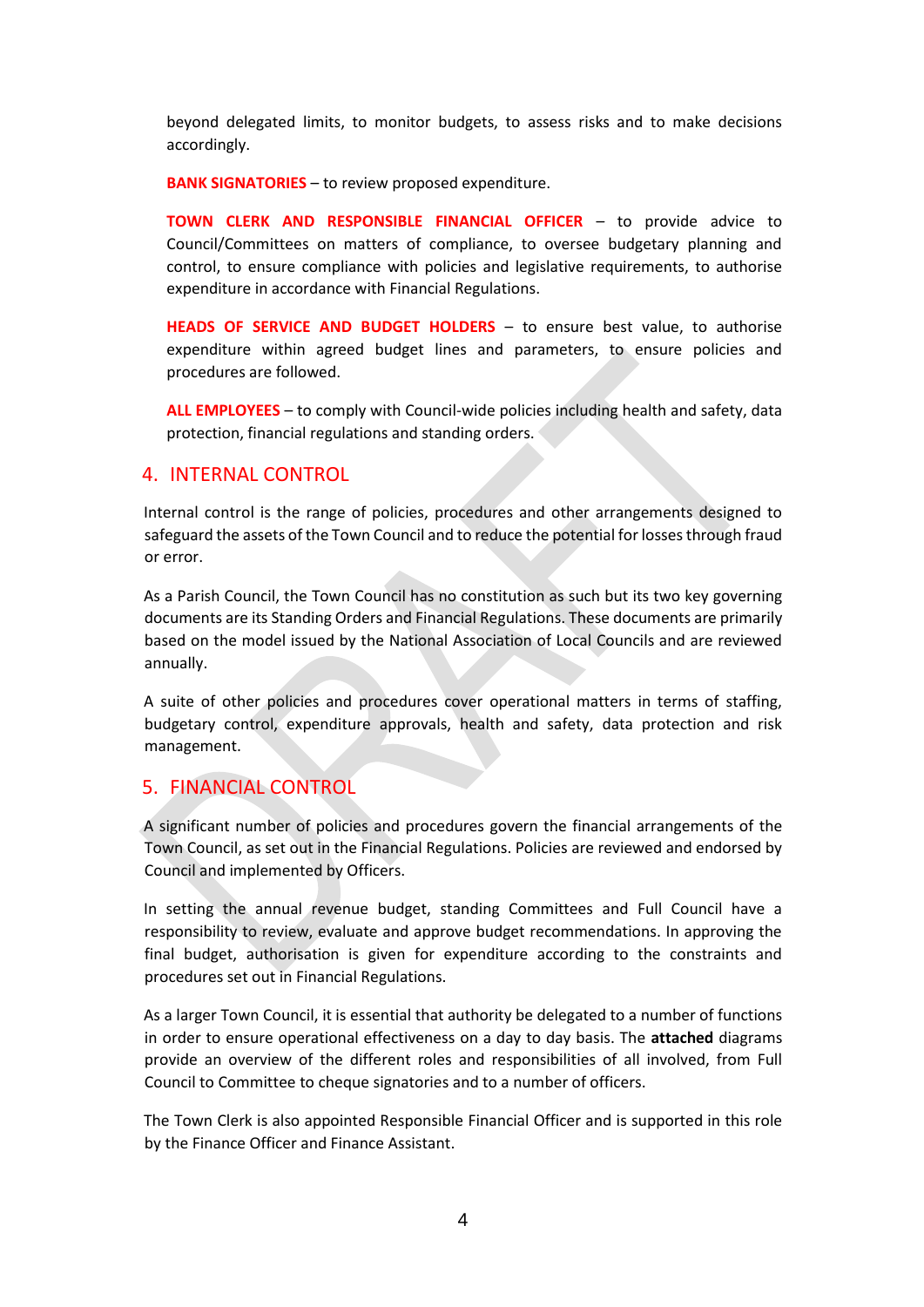By way of ongoing scrutiny, each standing Committee will receive a quarterly budget monitoring report throughout the year. The Policy and Finance Committee receives reports outlining all expenditure on a monthly basis as well as quarterly budget monitoring reports for all budget lines. The purpose of monitoring reports is not to question expenditure which has already been incurred but to provide assurance.

Budget management for capital projects is undertaken through the development of a fiveyear financial plan. The plan is subject to ongoing review through standing Committees and Council.

## <span id="page-4-0"></span>6. RISK MANAGEMENT

The Town Council uses a bespoke system (LCRS: Local Council Risk System) to assess risks across all Council services. The system is pre-loaded with more than 390 risks and 1100 controls across a spectrum of services areas, for local councils to select those which apply to them and assess the potential risk for each element. The Town Clerk and Heads of Service review the Risk Register line by line each municipal year and identify areas of potential risk for which actions must be taken. The resulting Action Plan is brought to Committee and Council each year for approval.

A report is provided to the Policy and Finance Committee half-way through the year to provide a progress update on the Risk Register Action Plan.

In addition to the full annual review, the Risk Register will be updated throughout the year as appropriate, as a result of new services, assets or functions.

Risk management for ad-hoc or short term projects and activities (e.g. community events) is undertaken by way of risk assessments. Hirers of Town Council facilities are required to provide risk assessments and insurance documentation. All risk assessments are signed off by the Head of Grounds and Environmental Services.

## <span id="page-4-1"></span>7. INTERNAL AUDIT

The Town Council appoints an Internal Auditor and will receive two reports each year, an interim report and an end of year report. The Internal Auditor has access to all documentation and undertakes some work remotely and some from within the office.

The internal audit report will always include an assessment on accounting arrangements, bank reconciliations, corporate governance, expenditure, risk assessment/management, budgetary control, investments and reserves and review of income, petty cash and salaries.

A five-year plan is developed for the internal auditor to focus on specific areas of the Town Council's operations.

The Internal Auditor is independent and fulfils no other role within the Town Council.

Any recommendations made in the internal audit reports will be brought to the attention of the Policy and Finance Committee and actions agreed.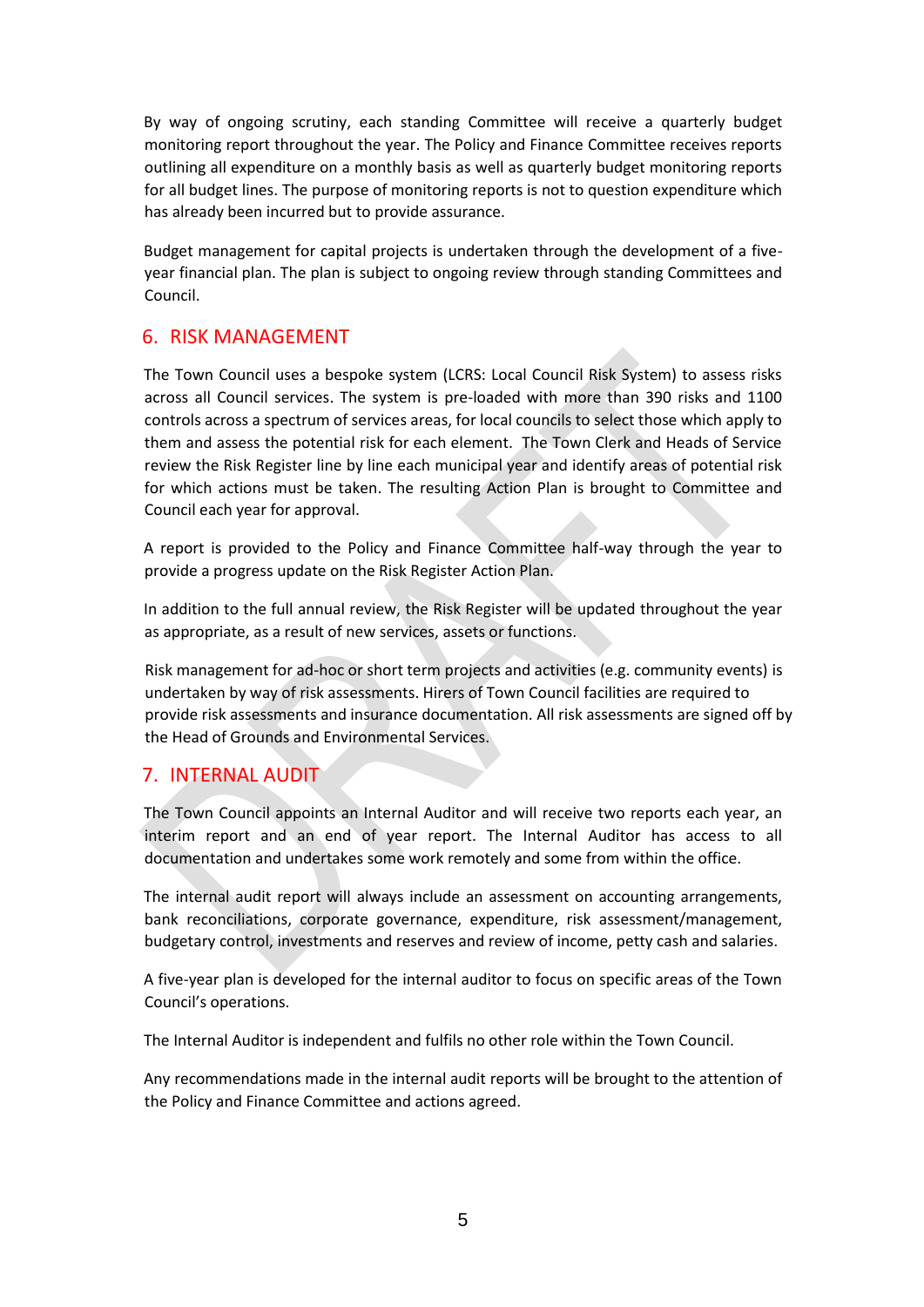## <span id="page-5-0"></span>8. EXTERNAL AUDIT

An external auditor is appointed for the Town Council and submits an annual External Auditor's Report to Council. Any matters raised on the Annual Return statement are reviewed by Council with any necessary actions duly minuted for officers to implement.

## <span id="page-5-1"></span>9. BUSINESS CONTINUITY

The Town Council will prepare a Business Continuity Plan for its primary office site. This will be reviewed and updated on an annual basis.

Employee contact details are held on a cloud based system which can be accessed remotely by Heads of Service.

Town Council data is held partly on site and partly in the cloud. Robust back-up procedures are in place for both and these procedures are reviewed on a regular basis.

## <span id="page-5-2"></span>10. ASSETS

The Town Council maintains an Asset Register which is updated on an ongoing basis and is reviewed by the Policy and Finance Committee once per year.

A planned maintenance programme has been developed for assets including play areas and pavilion buildings. This is kept under review by the Grounds and Environmental Services Committee.

## <span id="page-5-3"></span>11.INSURANCE

The Town Council will review its insurance arrangements every three years to ensure best value and best protection. Insurance policies cover physical assets but also public liability, employee liability and a fidelity guarantee (indemnity to an organisation against any monetary loss sustained as a result of an act of fraud or dishonesty committed by their employees).

## <span id="page-5-4"></span>12.EMPLOYEES

The Town Council has in place a suite of policies and procedures relating to employees, including an Employee Handbook, Sickness Absence procedure, Prevention of Bullying and Harassment procedure, Grievance management, Performance management, Appraisal procedure, Disciplinary procedure and Whistle Blowing procedure.

The Town Council retains the services of a qualified Human Resources provider to safeguard against issues arising from disputes with employees.

The Town Council operates a policy of encouraging ongoing training and personal development in order to meet targets, maximise effectiveness and to build ongoing job satisfaction. Training in Health and Safety and Data Protection is mandatory to ensure compliance with policies.

A wide range of operational procedures are developed in order to safeguard against loss of knowledge following the departure of key employees.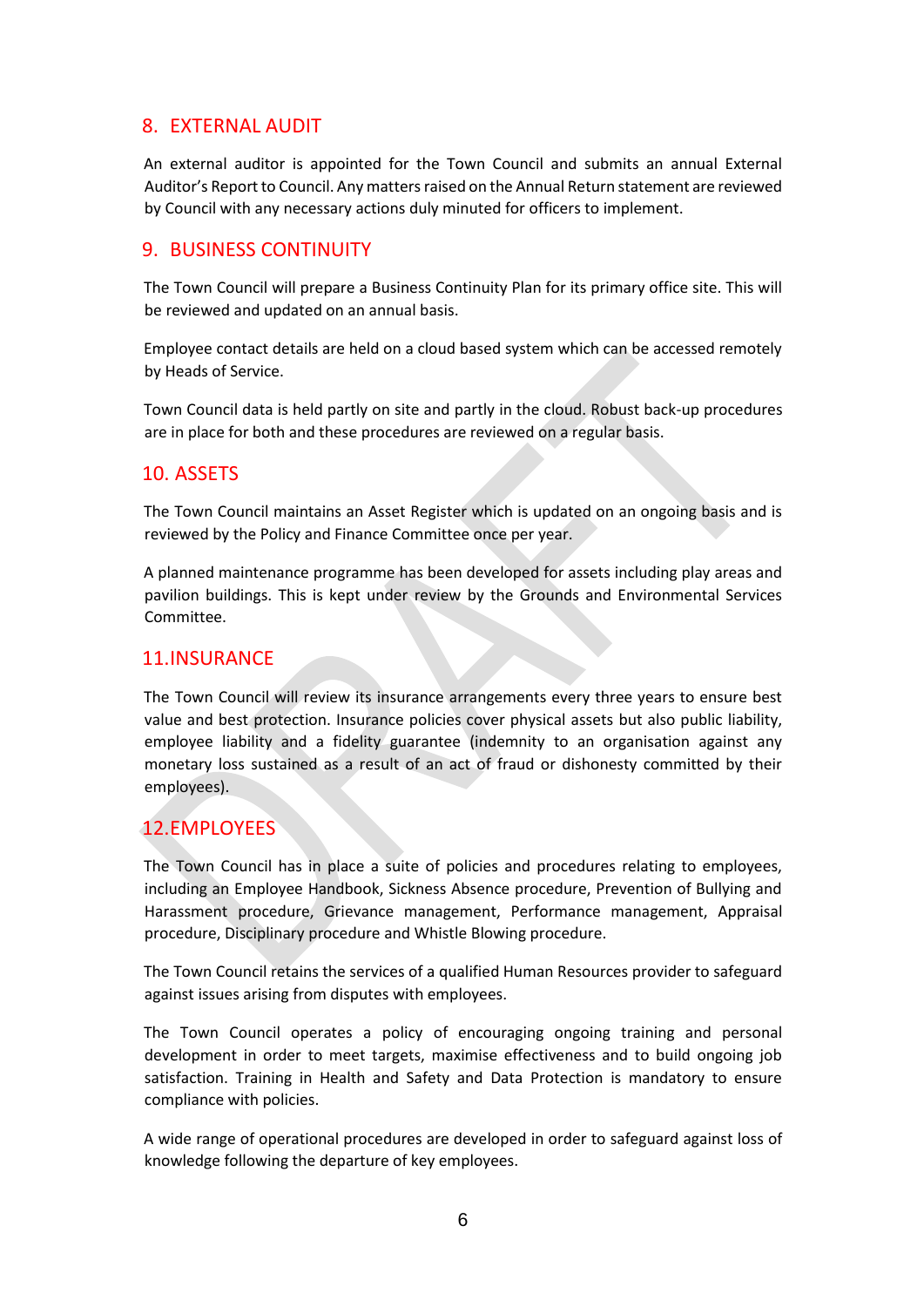## <span id="page-6-0"></span>13.COUNCILLORS

The Town Council operates a policy of encouraging ongoing training for Councillors in order to increase understanding and awareness, improve effectiveness, ensure compliance with legislative requirements and to increase role satisfaction.

The Town Council has in place a suite of policies and procedures to guide and safeguard Councillors including the Code of Conduct, Declaration of Interests, Dispensations Procedure, Gifts and Hospitality, Councillor/Officer protocol and Press protocol. In addition to the requirement to submit a Register of Interests, the declaration of interests is an agenda item for every Town Council meeting and is included in the minutes as a matter of public record.

# 14.FINANCIAL MANAGEMENT: ROLES OF COUNCILLORS

<span id="page-6-1"></span>**The Council as a corporate body is responsible for controlling expenditure through the setting of the annual budget and ensuring that an adequate system of internal control is in place.** 

> i. **COUNCIL** TO SET THE ANNUAL BUDGET, DETERMINE THE PRECEPT

> > APPROVE YEAR END ACCOUNTS,

WRITE OFF BAD DEBTS

AUTHORISE THE PURCHASE OR DISPOSAL OF LAND

AUTHORISE CAPITAL EXPENDITURE, APPROVE TAKING OUT A LOAN.

#### **ii. POLICY AND FINANCE COMMITTEE**

FIRST AND LAST COMMITTEE TO REVIEW DRAFT BUDGET FOR FOLLOWING YEAR:

RECOMMENDATION TO COUNCIL IN TERMS OF BUDGET AND PRECEPT

OVERSIGHT OF ALL BUDGET EXPENDITURE (QUARTERLY MONITORING)

APPROVAL OF EXPENDITURE OVER £5,000 FROM COMMITTEE REVENUE BUDGET OR EARMARKED RESERVES AND TO RECEIVE AND CONSIDER INTERNAL AND EXTERNAL

AUDITOR'S REPORTS

#### **iii. STANDING COMMITTEES**

TO REVIEW DRAFT COMMITTEE BUDGET FOR FOLLOWING YEAR AND MAKE A RECOMMENDATION TO POLICY & FINANCE COMMITTEE

QUARTERLY BUDGET MONITORING OF COMMITTEE BUDGETS

APPROVAL OF EXPENDITURE OVER £5,000 FROM COMMITTEE REVENUE

BUDGETS OR EARMARKED RESERVES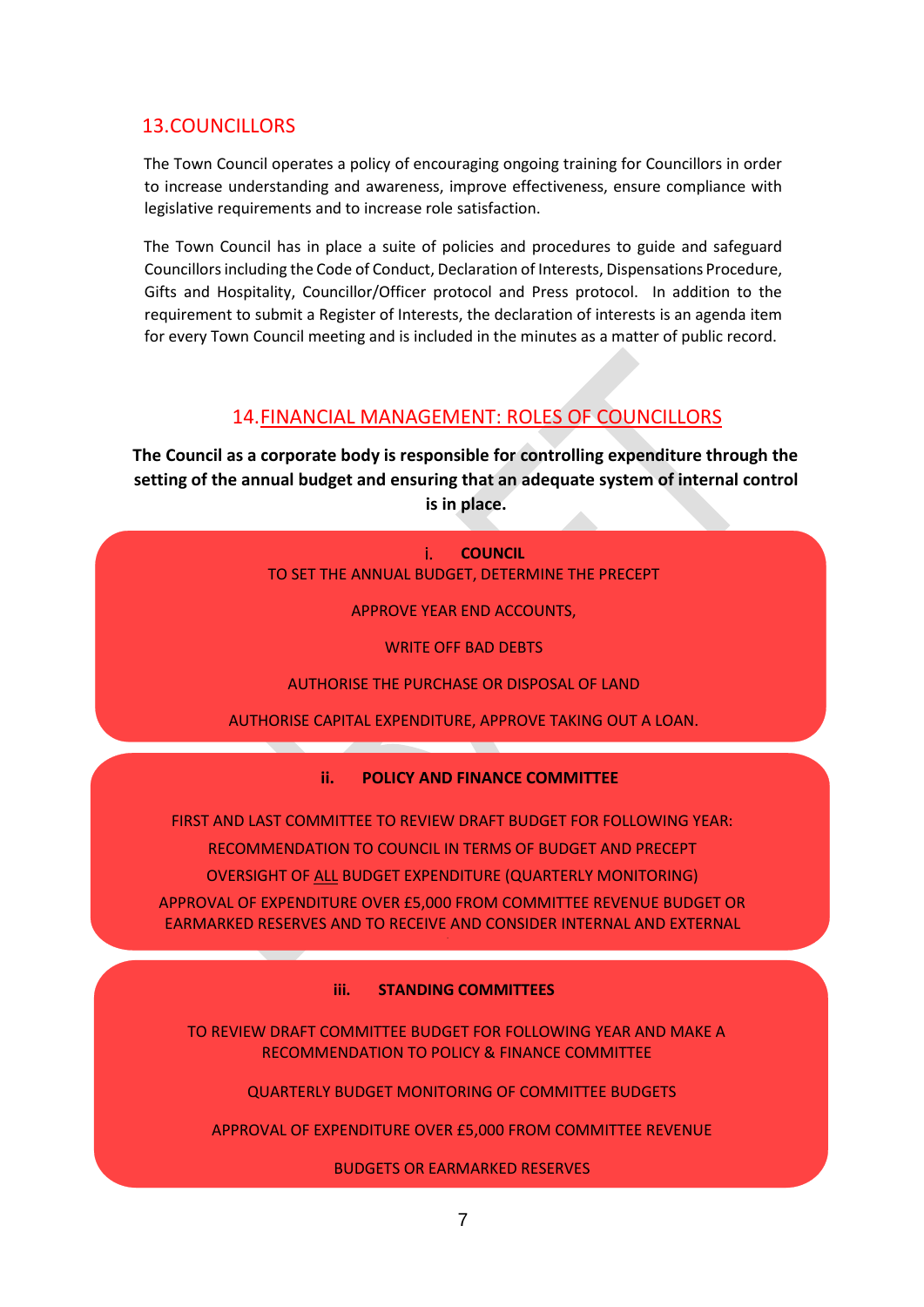#### **iv. SUB-COMMITTEES**

## TO MAKE RECOMMENDATIONS TO PARENT COMMITTEE FOR EXPENDITURE, EXCEPT WHERE SPECIFIC DELEGATED AUTHORITY HAS BEEN GIVEN (GRANTS, POLICE LIAISON)

#### **v. CHEQUE SIGNATORIES (INDIVIDUAL COUNCILLORS)**

TO SCRUTINISE PROPOSED SCHEDULES OF PAYMENTS, QUESTION WHERE APPROPRIATE,

CHECK RELEVANT PAPERWORK IS CORRECT & PROCEDURES FOLLOWED,

#### <span id="page-7-0"></span>**15. FINANCIAL MANAGEMENT: ROLES OF OFFICERS**

**It is the responsibility of all officers to seek best value for the product or service, through obtaining comparative quotes or through a tender process**

#### i. **TOWN CLERK & RFO**

TO OVERSEE DEVELOPMENT OF THE ANNUAL BUDGET

TO ENSURE THE COUNCIL HAS A FIVE YEAR FINANCIAL PLAN

TO AUTHORISE EXPENDITURE OF UNDER £5,000 FROM APPROVED REVENUE BUDGETS OR EARMARKED RESERVES (OR UNDER £2,500 OUTSIDE APPROVED BUDGETS)

TO AUTHORISE USE OF TOWN COUNCIL CREDIT CARD AS PER PROCEDURE

TO AUTHORISE SALARY PAYMENTS AND AMENDMENTS

ii. BUDGET HOLDERS – HAVE DELEGATED AUTHORITY FROM THE TOWN CLERK & RFO

TO APPROVE EXPENDITURE OF UNDER £5,000 FROM SERVICE AREA REVENUE

BUDGET OR EARMARKED RESERVES

TO MONITOR BUDGET EXPENDITURE THROUGHOUT THE YEAR

TO APPROVE PAYMENT OF INVOICES FROM SERVICE BUDGET EACH MONTH

TO ASSIST IN DEVELOPING THE ANNUAL DRAFT BUDGET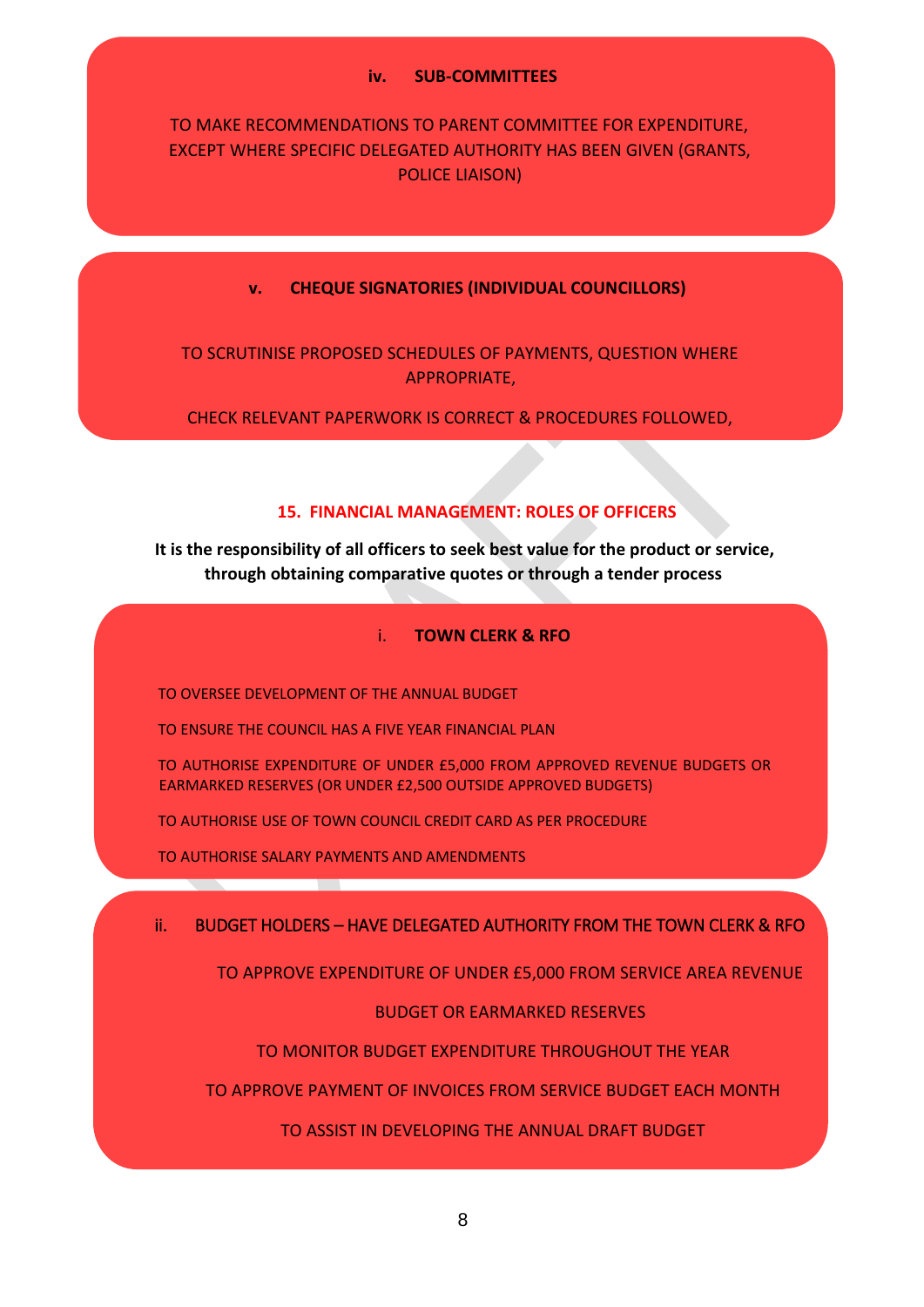#### **iii. ACCOUNTANT**

SCRUTINY OF MONTH END AND YEAR END PROCESSES DEVELOPMENT AND REGULAR REVIEW OF FIVE YEAR FINANCIAL PLAN PROFIT AND LOSS MONITORING FOR TOWN COUNCIL SERVICES

#### **iv. FINANCE OFFICER**

<span id="page-8-0"></span>TO PREPARE A DETAILED ANNUAL BUDGET AND PRECEPT RECOMMENDATION FOR SUBMISSION TO COMMITTEE

TO PREPARE AND SUBMIT ANNUAL PENSION RETURN

RECONCILIATION OF CREDIT CARD PAYMENTS AS PER PROCEDURE

TO MANAGE PAYROLL AND THE LOCAL GOVERNMENT PENSION SCHEME

TO OVERSEE MONTH END AND YEAR END PROCESSES

TO REVIEW FINANCE RELATED PROCEDURES AND POLICIES AS APPROPRIATE

TO VIRE PAYMENTS BETWEEN BUDGETS UPON AUTHORISATION OF TOWN CLERK OR COMMITTEE

TO INVESTIGATE AND MAKE RECOMMENDATIONS FOR INVESTMENTS IN **ACCORDANCE** 

#### WITH COUNCIL POLICY

OVERSEE YEAR END ACCOUNTS AND COMPLETE ANNUAL RETURN (AND ANY OTHER RELEVANT REQUIREMENTS IN ACCORDANCE WITH LEGISLATION) IN ACCORDANCE WITH THE REGULATIONS.

TO PERIODICALLY REVIEW BANK ACCOUNT AND ENSURE BANK MANDATE IS UP TO DATE

TO ENSURE COMPLIANCE WITH FINANCIAL REGULATIONS & OTHER **PROCEDURES** 

TO REVIEW FINANCE RELATED PROCEDURES AND POLICIES AS APPROPRIATE